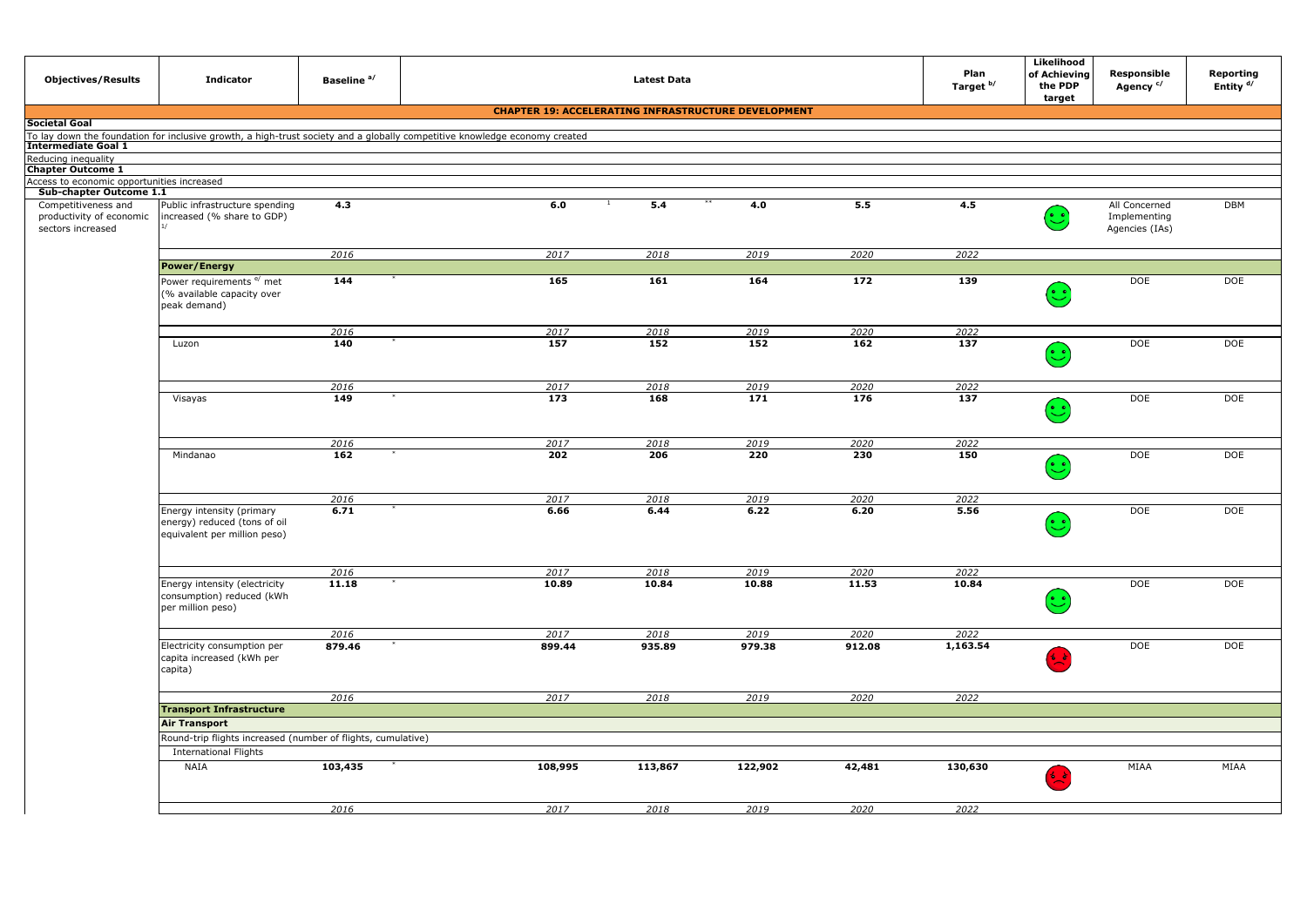| <b>Objectives/Results</b> | <b>Indicator</b>                                                                                                       | Baseline <sup>a/</sup> |                | <b>Latest Data</b> |                 |               | Plan<br>Target <sup>b/</sup> | Likelihood<br>of Achieving<br>the PDP<br>target                      | Responsible<br>Agency <sup>c/</sup> | Reporting<br>Entity <sup>d/</sup> |  |
|---------------------------|------------------------------------------------------------------------------------------------------------------------|------------------------|----------------|--------------------|-----------------|---------------|------------------------------|----------------------------------------------------------------------|-------------------------------------|-----------------------------------|--|
|                           | Mactan Cebu                                                                                                            | 13,363                 | 86,380         | 100,449            | 79,828          | 22,747        | 28,077                       |                                                                      | MCIAA                               | MCIAA                             |  |
|                           |                                                                                                                        |                        |                |                    |                 |               |                              | $\left(\frac{\bullet}{\bullet}\right)$                               |                                     |                                   |  |
|                           |                                                                                                                        | 2015                   | 2017           | 2018               | 2019            | 2020          | 2022                         |                                                                      |                                     |                                   |  |
|                           | Clark Airport                                                                                                          | 5,852                  | 7,221          | 8,650              | 11,882          | 3,329         | 9,571                        |                                                                      | CIAC                                | CIAC                              |  |
|                           |                                                                                                                        |                        |                |                    |                 |               |                              | 64                                                                   |                                     |                                   |  |
|                           |                                                                                                                        | 2016                   | 2017           | 2018               | 2019            | 2020          | 2022                         |                                                                      |                                     |                                   |  |
|                           | Domestic Flights                                                                                                       |                        |                |                    |                 |               |                              |                                                                      |                                     |                                   |  |
|                           | <b>NAIA</b>                                                                                                            | 154,986                | 149,371        | 149,756            | 154,628         | 48,586        | 168,377                      | د ،                                                                  | MIAA                                | MIAA                              |  |
|                           |                                                                                                                        |                        |                |                    |                 |               |                              |                                                                      |                                     |                                   |  |
|                           | Mactan Cebu                                                                                                            | 2016<br>48,850         | 2017<br>65,310 | 2018<br>75,010     | 2019<br>107,794 | 2020<br>6,801 | 2022<br>88,185               |                                                                      | MCIAA                               | MCIAA                             |  |
|                           |                                                                                                                        |                        |                |                    |                 |               |                              | د ،                                                                  |                                     |                                   |  |
|                           |                                                                                                                        | 2015                   | 2017           | 2018               | 2019            | 2020          | 2022                         |                                                                      |                                     |                                   |  |
|                           | Clark Airport                                                                                                          | 360                    | 5,399          | 16,223             | 23,856          | 5,591         | 14,783                       | $\left(\begin{smallmatrix}\bullet & \bullet\end{smallmatrix}\right)$ | CIAC                                | CIAC                              |  |
|                           |                                                                                                                        | 2016                   | 2017           | 2018               | 2019            | 2020          | 2022                         |                                                                      |                                     |                                   |  |
|                           | <b>Water Transport</b>                                                                                                 |                        |                |                    |                 |               |                              |                                                                      |                                     |                                   |  |
|                           | Passengers transported by sea increased (cumulative)                                                                   |                        |                |                    |                 |               |                              |                                                                      |                                     |                                   |  |
|                           | PPA                                                                                                                    | 68,951,205             | 72,438,609     | 76,798,175         | 83,721,395      | 25,248,441    | 84,340,637                   | 分子                                                                   | PPA                                 | PPA                               |  |
|                           |                                                                                                                        | 2016                   | 2017           | 2018               | 2019            | 2020          | 2022                         |                                                                      |                                     |                                   |  |
|                           | Cargo shipped increased (international and domestic) (MT, cumulative)                                                  |                        |                |                    |                 |               |                              |                                                                      |                                     |                                   |  |
|                           | PPA                                                                                                                    | 243,757,529            | 253,560,516    | 260,953,472        | 266,417,209     | 244,111,130   | 299,098,678                  | الاية                                                                | PPA                                 | PPA                               |  |
|                           |                                                                                                                        | 2016                   | 2017           | 2018               | 2019            | 2020          | 2022                         |                                                                      |                                     |                                   |  |
|                           | Subic Port                                                                                                             | 10,161,715             | 9,592,508      | 11,506,110         | 15,268,232      | 11,843,396    | 14,151,216                   | $(\textcolor{red}{\bullet}\textcolor{blue}{\bullet}$                 | SBMA                                | SBMA                              |  |
|                           |                                                                                                                        | 2015                   | 2017           | 2018               | 2019            | 2020          | 2022                         |                                                                      |                                     |                                   |  |
|                           | <b>Rail Transport</b>                                                                                                  |                        |                |                    |                 |               |                              |                                                                      |                                     |                                   |  |
|                           | Passenger trips via rail in<br>Metro Manila increased (in %<br>share to total passenger trips<br>via rail, cumulative) | 11                     | 5.56           | 5.20               | 4.89            | 1.49          | 19.00                        |                                                                      | LRTA/PNR/DOTr                       | <b>DOTr</b>                       |  |
|                           |                                                                                                                        | 2014                   | 2017           | 2018               | 2019            | 2020          | 2022                         |                                                                      |                                     |                                   |  |
|                           | <b>Water Resources</b>                                                                                                 |                        |                |                    |                 |               |                              |                                                                      |                                     |                                   |  |
|                           | Irrigation                                                                                                             |                        |                |                    |                 |               |                              |                                                                      |                                     |                                   |  |
|                           | Ratio of actual irrigated area<br>to the total potential irrigable<br>area<br>increased (in %, cumulative)             | 59.32                  | 60.35          | 61.39              | 63.02           | 64.12         | 66.73                        | $\left(\begin{matrix}\cdot\\ \cdot\end{matrix}\right)$               | NIA, BSWM                           | NIA, BSWM                         |  |
|                           |                                                                                                                        | 2016                   | 2017           | 2018               | 2019            | 2020          | 2022                         |                                                                      |                                     |                                   |  |
|                           |                                                                                                                        |                        |                |                    |                 |               |                              |                                                                      |                                     |                                   |  |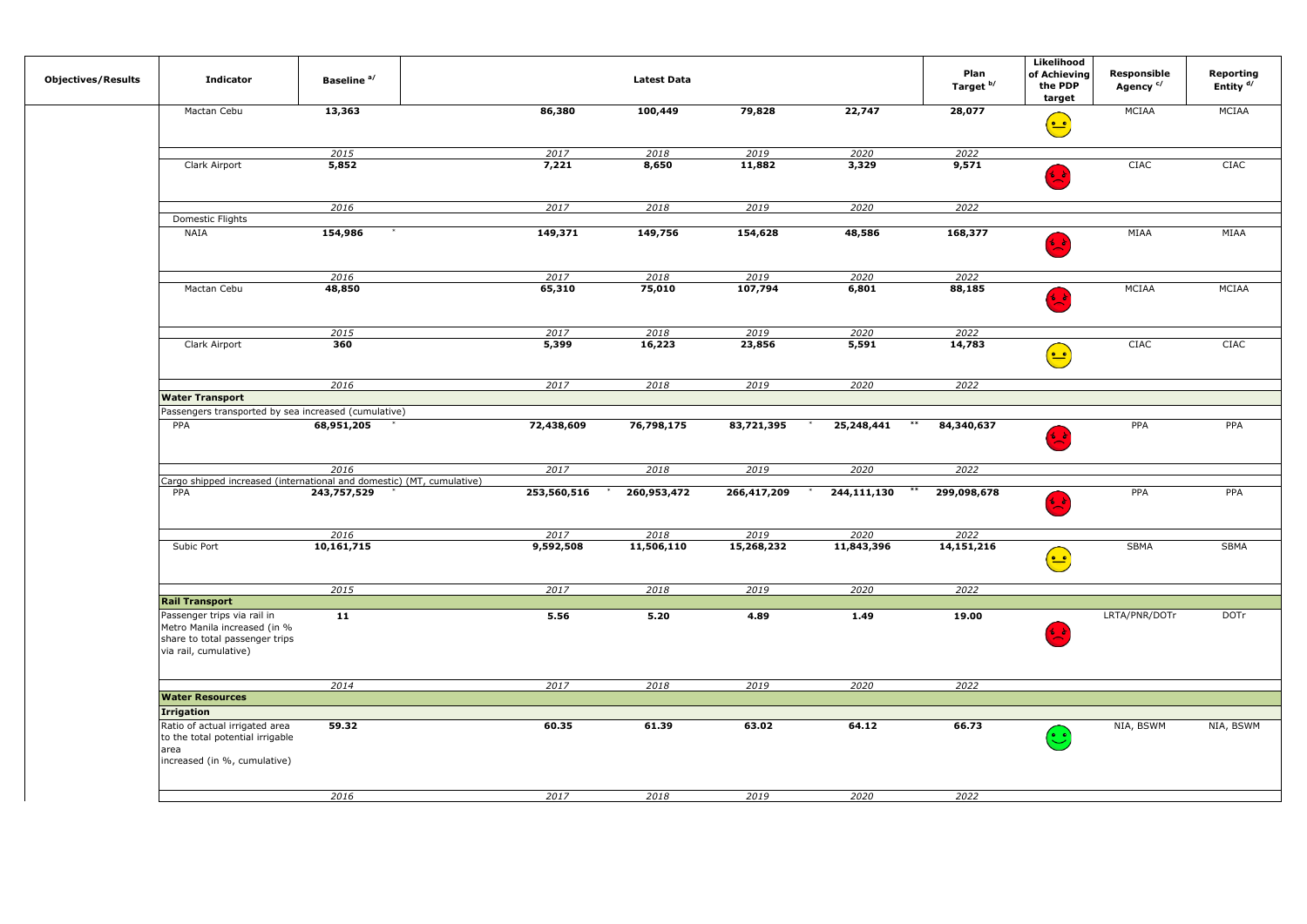| <b>Objectives/Results</b> | <b>Indicator</b>                                                            | Baseline <sup>a/</sup> |        |                  | <b>Latest Data</b> |           |           | Plan<br>Target <sup>b/</sup> | Likelihood<br>of Achieving<br>the PDP<br>target      | Responsible<br>Agency <sup>c/</sup> | Reporting<br>Entity $d/$ |
|---------------------------|-----------------------------------------------------------------------------|------------------------|--------|------------------|--------------------|-----------|-----------|------------------------------|------------------------------------------------------|-------------------------------------|--------------------------|
|                           | Cropping intensity increased<br>(%, cumulative)                             | $\overline{143}$       |        | 150              | 154                | 161       | 158       | 166.36                       | $\mathbf{\hat{c}}$                                   | NIA, BSWM                           | NIA, BSWM                |
|                           |                                                                             | 2016                   |        | 2017             | 2018               | 2019      | 2020      | 2022                         |                                                      |                                     |                          |
|                           | <b>Information and Communications Technology (ICT)</b>                      |                        |        |                  |                    |           |           |                              |                                                      |                                     |                          |
|                           | Average broadband download<br>speed increased (in Mbps)                     | 4.30                   |        | 15.19            | 19.03              | 25.69     | 31.44     | 35                           | $(\cdot)$                                            | DICT/NTC                            | DICT/NTC                 |
|                           |                                                                             | 2016                   |        | 2017             | 2018               | 2019      | 2020      | 2022                         |                                                      |                                     |                          |
|                           | <b>Aggregate Outputs</b>                                                    |                        |        |                  |                    |           |           |                              |                                                      |                                     |                          |
|                           | <b>Transport Infrastructure</b>                                             |                        |        |                  |                    |           |           |                              |                                                      |                                     |                          |
|                           | <b>Rail Transport</b>                                                       |                        |        |                  |                    |           |           |                              |                                                      |                                     |                          |
|                           | Total length of standard<br>gauge rail tracks increased<br>(km, cumulative) | 51.40                  |        | 49.80            | 49.80              | 48.80     | 51.40     | 470.00                       |                                                      | LRTA/PNR/<br><b>DOTr</b>            | <b>DOTr</b>              |
|                           |                                                                             | 2016                   |        | 2017             | 2018               | 2019      | 2020      | 2022                         |                                                      |                                     |                          |
|                           | <b>Water Resources</b>                                                      |                        |        |                  |                    |           |           |                              |                                                      |                                     |                          |
|                           | <b>Irrigation</b>                                                           |                        |        |                  |                    |           |           |                              |                                                      |                                     |                          |
|                           | Rehabilitated irrigation service areas increased                            |                        |        |                  |                    |           |           |                              |                                                      |                                     |                          |
|                           | Canals (km)                                                                 | 1,259                  | 1,074  | 1,386            | 376                | 146       | 767       | 10,700                       | 分录                                                   | NIA                                 | NIA                      |
|                           |                                                                             | 2015                   | 2016   | 2017             | 2018               | 2019      | 2020      | 2022                         |                                                      |                                     |                          |
|                           | Restored irrigation service areas increased (ha)                            |                        |        |                  |                    |           |           |                              |                                                      |                                     |                          |
|                           | National Irrigation Systems<br>(NIS)                                        | 15,525                 | 9,600  | 9,538            | 12,797             | 2,424     | 6,061     | 158,979                      | $\mathbf{C}$                                         | NIA                                 | <b>NIA</b>               |
|                           |                                                                             | 2015                   | 2016   | 2017             | 2018               | 2019      | 2020      | 2022                         |                                                      |                                     |                          |
|                           | Small-scale Irrigation<br>Systems (SSIS)                                    | 16,164                 |        | 3,597            | 7,729              |           |           | 35,520                       | $(\textcolor{red}{\bullet}\textcolor{blue}{\bullet}$ | <b>BSWM</b>                         | <b>BSWM</b>              |
|                           |                                                                             | 2015                   |        | 2017             | 2018               |           |           | 2022                         |                                                      |                                     |                          |
|                           | Developed new service areas increased (ha)                                  |                        |        |                  |                    |           |           |                              |                                                      |                                     |                          |
|                           | NIS                                                                         | 32,839                 | 11,978 | 8,769            | 19,696             | 11,277    | 11,019    | 225,526                      | 65                                                   | NIA                                 | <b>NIA</b>               |
|                           |                                                                             | 2015                   | 2016   | 2017             | 2018               | 2019      | 2020      | 2022                         |                                                      |                                     |                          |
|                           | SSIS                                                                        | 35,616                 |        | 15,231           | 6,653              |           |           | 130,799                      | د <mark>ک</mark>                                     | <b>BSWM</b>                         | <b>BSWM</b>              |
|                           |                                                                             | 2015                   |        | $\frac{2017}{ }$ | 2018               |           |           | 2022                         |                                                      |                                     |                          |
|                           | Coverage area of irrigation<br>facilities increased (ha,<br>cumulative)     | 1,731,128              |        | 1,706,140        | 1,729,698          | 1,759,195 | 1,788,299 | 1,964,848                    | 分子                                                   | NIA, BSWM                           | NIA, BSWM                |
|                           |                                                                             | 2015                   |        | 2017             | 2018               | 2019      | 2020      | 2022                         |                                                      |                                     |                          |
|                           | <b>Power/Energy</b>                                                         |                        |        |                  |                    |           |           |                              |                                                      |                                     |                          |
|                           | Renewable Energy (RE)<br>capacity increased (MW,<br>cumulative)             | 6,958                  |        | 7,079            | 7,227              | 7,399     | 7,617     | 13,014                       |                                                      | DOE                                 | <b>DOE</b>               |
|                           |                                                                             | 2016                   |        | 2017             | 2018               | 2019      | 2020      | 2022                         |                                                      |                                     |                          |
|                           |                                                                             |                        |        |                  |                    |           |           |                              |                                                      |                                     |                          |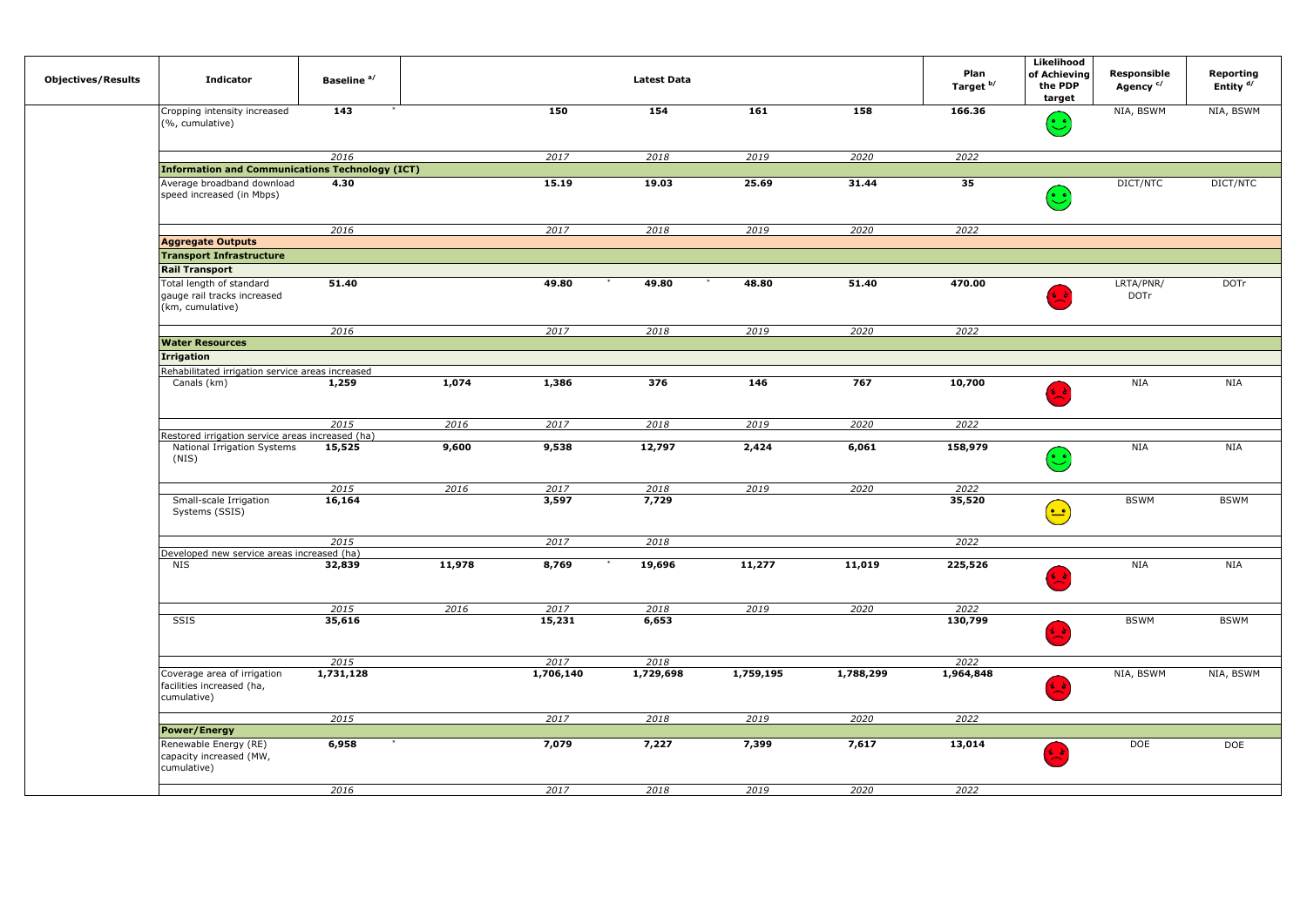| <b>Objectives/Results</b>      | <b>Indicator</b>                                                                                                                                                                                       | Baseline <sup>a/</sup> |       |                | <b>Latest Data</b> |                |                | Plan<br>Target <sup>b/</sup> | Likelihood<br>of Achieving<br>the PDP<br>target            | Responsible<br>Agency <sup>c/</sup> | Reporting<br>Entity <sup>d/</sup> |
|--------------------------------|--------------------------------------------------------------------------------------------------------------------------------------------------------------------------------------------------------|------------------------|-------|----------------|--------------------|----------------|----------------|------------------------------|------------------------------------------------------------|-------------------------------------|-----------------------------------|
| Sub-chapter Outcome 1.2        |                                                                                                                                                                                                        |                        |       |                |                    |                |                |                              |                                                            |                                     |                                   |
| Gaps in basic                  | <b>Water Resources</b>                                                                                                                                                                                 |                        |       |                |                    |                |                |                              |                                                            |                                     |                                   |
| infrastructure for human       | <b>Water Supply and Sanitation</b>                                                                                                                                                                     |                        |       |                |                    |                |                |                              |                                                            |                                     |                                   |
| capital development<br>reduced | Proportion of HHs with access<br>to safe water supply to total<br>number of HHs increased (%,<br>cumulative)                                                                                           | 87.60                  |       | 86.40          |                    | 88.50          |                | 95.87                        |                                                            | MWSS, LWUA,<br>DILG, LGUs, WDs      | MWSS, LWUA,<br>DILG, LGUs, WDs    |
|                                |                                                                                                                                                                                                        |                        |       |                |                    |                |                |                              |                                                            |                                     |                                   |
|                                |                                                                                                                                                                                                        | 2016                   |       | 2017           |                    | 2019           |                | 2022                         |                                                            |                                     |                                   |
|                                | Proportion of<br>cities/municipalities served<br>by water districts with 24/7<br>water supply increased (%,<br>cumulative)                                                                             | 84.00                  |       | 85.00          | 82.00              | 81.00          | 80.45          | 90.00                        |                                                            | LWUA, WDs                           | LWUA, WDs                         |
|                                |                                                                                                                                                                                                        | 2016                   |       | 2017           | 2018               | 2019           | 2020           | 2022                         |                                                            |                                     |                                   |
|                                | Proportion of HHs with access<br>to improved/basic sanitation<br>facilities to total number of<br>HHs increased (%,<br>cumulative)                                                                     | 91.90                  | 91.90 | 90.50          |                    | 94.20          |                | 97.09                        | ( <u>• •</u>                                               | DOH, DILG, LGUs                     | DOH, DILG, LGUs                   |
|                                |                                                                                                                                                                                                        | 2016                   | 2016  | 2017           |                    | 2019           |                | 2022                         |                                                            |                                     |                                   |
|                                | <b>Social Infrastructure</b>                                                                                                                                                                           |                        |       |                |                    |                |                |                              |                                                            |                                     |                                   |
|                                | Water and sanitation (WatSan) facility to pupil ratio improved                                                                                                                                         |                        |       |                |                    |                |                |                              |                                                            |                                     |                                   |
|                                | Primary (K to 6)                                                                                                                                                                                       | 1:39                   | 1:33  | 1:32           | 1:32               | 1:27           |                | 1:30                         | $\left(\begin{smallmatrix}\bullet\end{smallmatrix}\right)$ | DepEd                               | DepEd                             |
|                                |                                                                                                                                                                                                        | 2014                   | 2016  | 2017           | 2018               | 2019           |                | 2022                         |                                                            |                                     |                                   |
|                                | Junior High School                                                                                                                                                                                     | 1:49                   | 1:38  | 1:39           | 1:42               | 1:36           |                | 1:40                         | $\bigcirc$                                                 | DepEd                               | DepEd                             |
|                                |                                                                                                                                                                                                        | 2014                   | 2016  | 2017           | 2018               | 2019           |                | 2022                         |                                                            |                                     |                                   |
|                                | Proportion of barangays with<br>barangay health stations,<br>rural health units, or urban<br>health centers to the total<br>number of barangays (42,036<br>as of 2016) increased (in %,<br>cumulative) | 70.64                  |       |                | 63.50              | 60.00          | 61.50          | 72.18                        |                                                            | <b>DOH</b>                          | <b>DOH</b>                        |
|                                |                                                                                                                                                                                                        | 2017                   |       |                | 2018               | 2019           | 2020           | 2022                         |                                                            |                                     |                                   |
|                                | Barangays with access to<br>Material Recovery Facilities<br>(MRFs) (in % of total no. of<br>barangays, cumulative)                                                                                     | 31.26                  |       | 31.70          | 32.38              | 33.80          | 34.37          | 60.0                         |                                                            | DENR-NSWMC/<br>EMB                  | DENR-NSWMC/<br>EMB                |
|                                |                                                                                                                                                                                                        |                        |       |                |                    |                |                |                              |                                                            |                                     |                                   |
|                                | Number of barangays                                                                                                                                                                                    | 2016<br>13,149         |       | 2017<br>13,324 | 2018<br>13,612     | 2019<br>13,994 | 2020<br>14,450 | 2022<br>25,221               |                                                            | DENR-NSWMC/                         | DENR-NSWMC/                       |
|                                | served by MRFs                                                                                                                                                                                         |                        |       |                |                    |                |                |                              |                                                            | EMB                                 | EMB                               |
|                                |                                                                                                                                                                                                        | 2016                   |       | 2017           | 2018               | 2019           | 2020           | 2022                         |                                                            |                                     |                                   |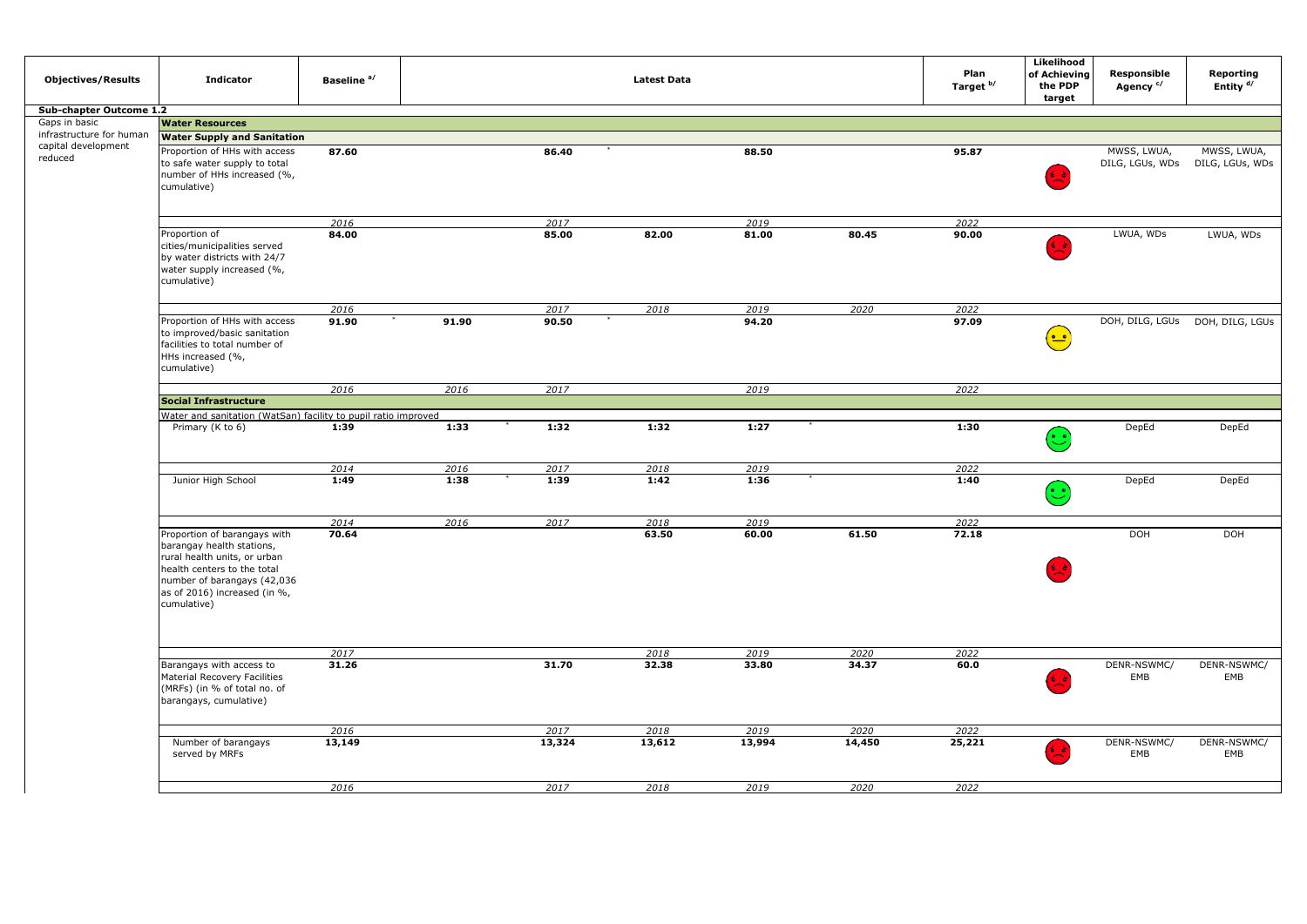| <b>Objectives/Results</b>                                          | <b>Indicator</b>                                                                                                        | Baseline <sup>a/</sup> |      |        | <b>Latest Data</b> |        |        | Plan<br>Target <sup>b/</sup> | Likelihood<br>of Achieving<br>the PDP<br>target                       | Responsible<br>Agency <sup>c/</sup> | Reporting<br>Entity $d/$        |
|--------------------------------------------------------------------|-------------------------------------------------------------------------------------------------------------------------|------------------------|------|--------|--------------------|--------|--------|------------------------------|-----------------------------------------------------------------------|-------------------------------------|---------------------------------|
|                                                                    | <b>Aggregate Outputs</b>                                                                                                |                        |      |        |                    |        |        |                              |                                                                       |                                     |                                 |
|                                                                    | <b>Water Resources</b>                                                                                                  |                        |      |        |                    |        |        |                              |                                                                       |                                     |                                 |
|                                                                    | <b>Water Supply and Sanitation</b>                                                                                      |                        |      |        |                    |        |        |                              |                                                                       |                                     |                                 |
|                                                                    | Water service connections<br>(WDs) increased (in million<br>number of connections,<br>cumulative)                       | 4.11                   |      | 4.35   | 4.58               | 4.76   | 5.03   | 5.484                        | $(\ddot{\mathbin{\raisebox{1.5pt}{.}}\mathbin{\raisebox{1.5pt}{.}}})$ |                                     | MWSS, LWUA, WDs LWUA, WDs, LGUs |
|                                                                    |                                                                                                                         |                        |      |        |                    |        |        |                              |                                                                       |                                     |                                 |
|                                                                    | <b>Social Infrastructure</b>                                                                                            | 2016                   |      | 2017   | 2018               | 2019   | 2020   | 2022                         |                                                                       |                                     |                                 |
|                                                                    | Number of government<br>hospital beds                                                                                   | 38,607                 |      | 49,025 | 49,198             | 41,957 | 41,561 | 57,597                       |                                                                       | DOH                                 | <b>DOH</b>                      |
|                                                                    |                                                                                                                         | 2016                   |      | 2017   | 2018               | 2019   | 2020   | 2022                         |                                                                       |                                     |                                 |
| <b>Chapter Outcome 2</b>                                           |                                                                                                                         |                        |      |        |                    |        |        |                              |                                                                       |                                     |                                 |
| Human capital development accelerated<br>Sub-chapter Outcome 2.1   |                                                                                                                         |                        |      |        |                    |        |        |                              |                                                                       |                                     |                                 |
| Gaps in basic                                                      | <b>Social Infrastructure</b>                                                                                            |                        |      |        |                    |        |        |                              |                                                                       |                                     |                                 |
| infrastructure for human                                           | Proportion of public schools with connection to electricity to total number of public schools increased (%, cumulative) |                        |      |        |                    |        |        |                              |                                                                       |                                     |                                 |
| capital development<br>reduced                                     | Primary (K to 6)                                                                                                        | 86                     | 89   | 92     | 95                 | 97     |        | 95                           | $\mathbf{C}$                                                          | DepEd                               | DepEd                           |
|                                                                    |                                                                                                                         | 2015                   | 2016 | 2017   | 2018               | 2019   |        | 2022                         |                                                                       |                                     |                                 |
|                                                                    | Junior High School                                                                                                      | 95                     | 93   | 94     | 96                 | 98     |        | 100                          | ಲ                                                                     | DepEd                               | DepEd                           |
|                                                                    |                                                                                                                         | 2015                   | 2016 | 2017   | 2018               | 2019   |        | 2022                         |                                                                       |                                     |                                 |
|                                                                    | <b>Information and Communications Technology (ICT)</b>                                                                  |                        |      |        |                    |        |        |                              |                                                                       |                                     |                                 |
|                                                                    | Proportion of public schools with computer packages to total number of public schools increased (%, cumulative)         |                        |      |        |                    |        |        |                              |                                                                       |                                     |                                 |
|                                                                    | Primary (K to 6)                                                                                                        | 67                     | 78   | 78     | 78                 | 79     |        | 100                          | ≅                                                                     | DepEd                               | DepEd                           |
|                                                                    |                                                                                                                         | 2015                   | 2016 | 2017   | 2018               | 2019   |        | 2022                         |                                                                       |                                     |                                 |
|                                                                    | Junior High School                                                                                                      | 91                     | 83   | 82     | 81                 | 80     |        | 100                          |                                                                       | DepEd                               | DepEd                           |
|                                                                    |                                                                                                                         | 2015                   | 2016 | 2017   | 2018               | 2019   |        | 2022                         |                                                                       |                                     |                                 |
| <b>Chapter Outcome 3</b>                                           |                                                                                                                         |                        |      |        |                    |        |        |                              |                                                                       |                                     |                                 |
| Vulnerability of the poor reduced.                                 |                                                                                                                         |                        |      |        |                    |        |        |                              |                                                                       |                                     |                                 |
| Sub-chapter Outcome 3.1                                            |                                                                                                                         |                        |      |        |                    |        |        |                              |                                                                       |                                     |                                 |
| Safety and security                                                | <b>Transport Infrastructure</b>                                                                                         |                        |      |        |                    |        |        |                              |                                                                       |                                     |                                 |
| against natural and man- Water Transport<br>for the poor improved. | made disasters, especially Maritime incidents responded<br>to increased (in % of total                                  | 90.00                  |      | 100.00 | 99.10              | 100.00 | 100.00 | 98.00                        |                                                                       | PCG                                 | PCG                             |
|                                                                    | no. of incidents reported,<br>cumulative)                                                                               |                        |      |        |                    |        |        |                              |                                                                       |                                     |                                 |
|                                                                    |                                                                                                                         | 2015                   |      | 2017   | 2018               | 2019   | 2020   | 2022                         |                                                                       |                                     |                                 |